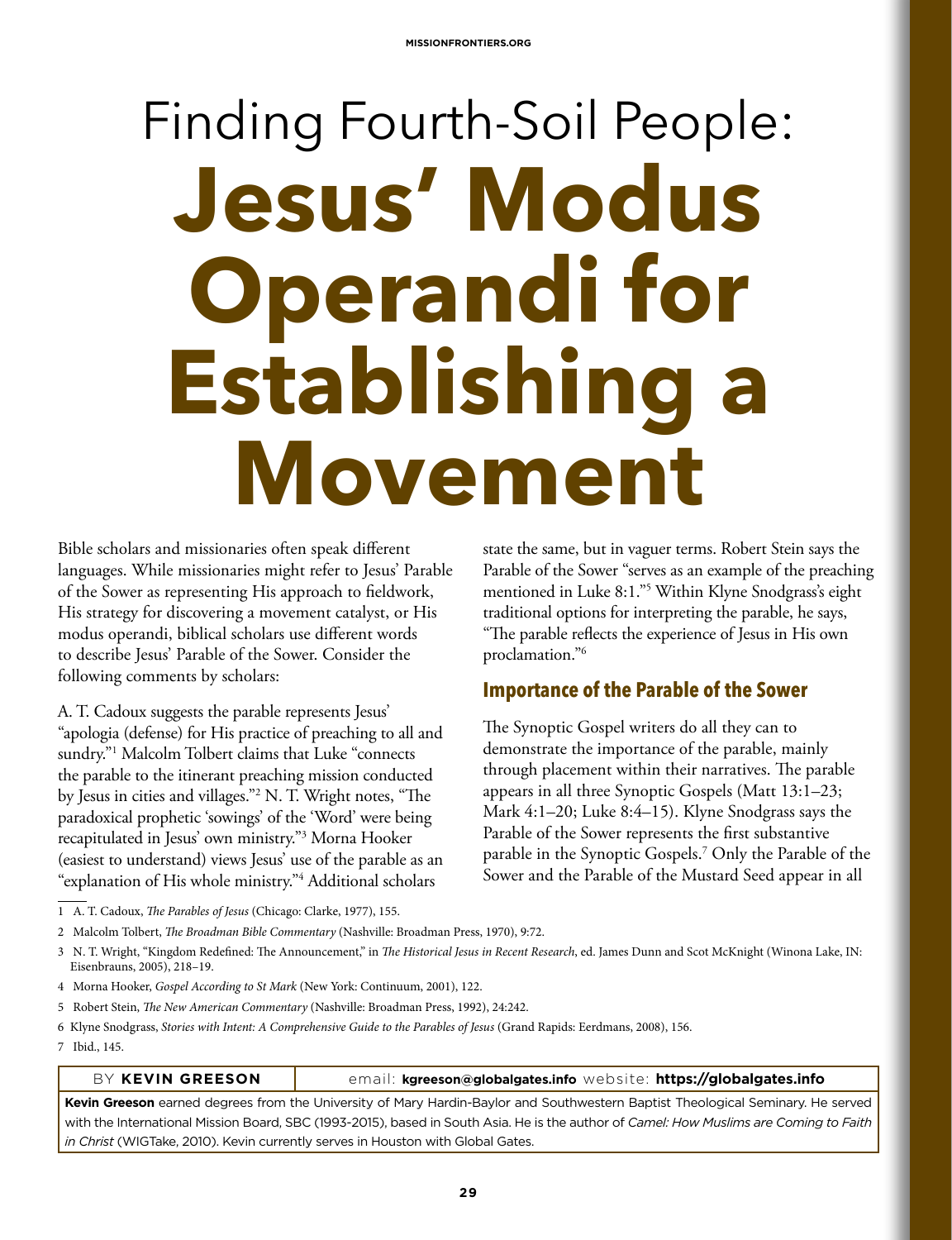three Synoptic Gospels. Many Bible scholars view the Parable of the Sower with high regard; R. C. H. Lenski claims that the predominant theme of the New Testament flows through Jesus' Parable of the Sower.<sup>8</sup>

Elevating the importance of the Parable of the Sower, Snodgrass describes the parable as "the parable about parables" because of Jesus' statement to the disciples in Mark 4:13, "Don't you understand this parable? How then will you understand any of the parables?"9 With the use of παραβολην ταύτην (this parable), Kenneth Wuest states that Mark clarifies his reference to the Parable of the Sower and claims the phrase *how is it possible* declares "the impossibility of knowing all the parables, if one does not know the one about the Sower."10 Matthew Gumpert adds, "To understand what *the Parable of the Sower* means is thus to possess the key to understanding *all parables*."11 Quintin Quesnell states the same in the negative indicative; "If you do not understand the sower parable, you will not and cannot understand all the parables."12

# **« To understand what the** *Parable of the Sower* **means is thus to possess the key to understanding** *all*  **derstanding all**<br>parables.



The parable comes with an announcement by Jesus that a seven-hundred-year-old prophecy by Isaiah is officially fulfilled. The announcement appears between Jesus' delivery of the parable and the explanation of the parable in which He quotes Isaiah 6:9, "Looking they may not see, and hearing they may not understand" (Luke 8:10). This quotation may appear insignificant or even confusing; only by reading the Isaiah passage does its significance become clear.

After Isaiah replied, "Here I am. Send me" (Isa.6:8), God delivers the bad news that even though Isaiah will proclaim, people will not hear or listen to him. Isaiah asks, "Until when, Lord?" (Isa. 6:11). God answers Isaiah in 11:1 by informing him that the period of time will

cease when a shoot grows out of the stump of Jesse. Only Matthew completes Jesus' reference to the Isaiah prophecy passage with a positive and encouraging announcement:

But your eyes are blessed because they do see, and your ears because they do hear! For I assure you: Many prophets and righteous people longed to see things you see yet didn't see them; to hear the things you hear yet didn't hear them. (Matt. 13:16–17)

Matthew describes the disciples as living in an era when many will hear and respond to the preaching of the good news. Jesus uses the parable as a platform to make the announcement that the seven-hundred-year-old prophecy of Isaiah has ended.

# **Context of the Parable of the Sower**

D. W. Cleverley Ford points out that Luke 8 is "about preaching."13 An examination of the context of Luke's presentation of the Parable of the Sower (Luke 8:4–15) demonstrates that proclamation of the Word of God represents the central theme surrounding the parable as well as the parable's internal primary theme. The proclamation theme directly affects the meaning of the fruit of the Fourth-Soil Person. The theme appears within the parable with the first-soil person's decision not to believe and with the decisions of the second-, third-, and Fourth-Soil Persons after hearing the proclaimed Word of God. After Jesus explains the parable, He delivers the parable of the lamp (Luke 8:16), which also carries the theme of proclamation. Finally, Luke places within proximity of the Parable of the Sower the two preaching campaigns of Jesus' disciples (Luke 9:1–6; 10:1–24).

# **Applying the Parable: Attitude, Proclamation, and Analysis**

One clear action and two implicit actions emerge from the parable. The first implicit action involves maintaining a positive attitude of a coming harvest (not a distant

<sup>8</sup> R. C. H. Lenski, *The Interpretation of St. Matthew's Gospel* (Columbus, OH: Wartburg, 1943), 522.

<sup>9</sup> Ibid. Scripture quotations are from the *Holman Christian Standard Bible*, 2009.

<sup>10</sup> Kenneth Wuest, *Word Studies from the Greek New Testament* (Grand Rapids: Eerdmans, 1973), 87.

<sup>11</sup> Matthew Gumpert, *The End of the Meaning: Studies in Catastrophe* (Newcastle, UK: Cambridge Scholars, 2012), 154.

<sup>12</sup> Quintin Quesnell, *The Mind of Mark* (Rome: Pontifical Bible Institute, 1969), 214.

<sup>13</sup> D. W. Cleverley Ford, *A Reading of Saint Luke's Gospel* (Philadelphia: J.B. Lippincott, 1967), 116.